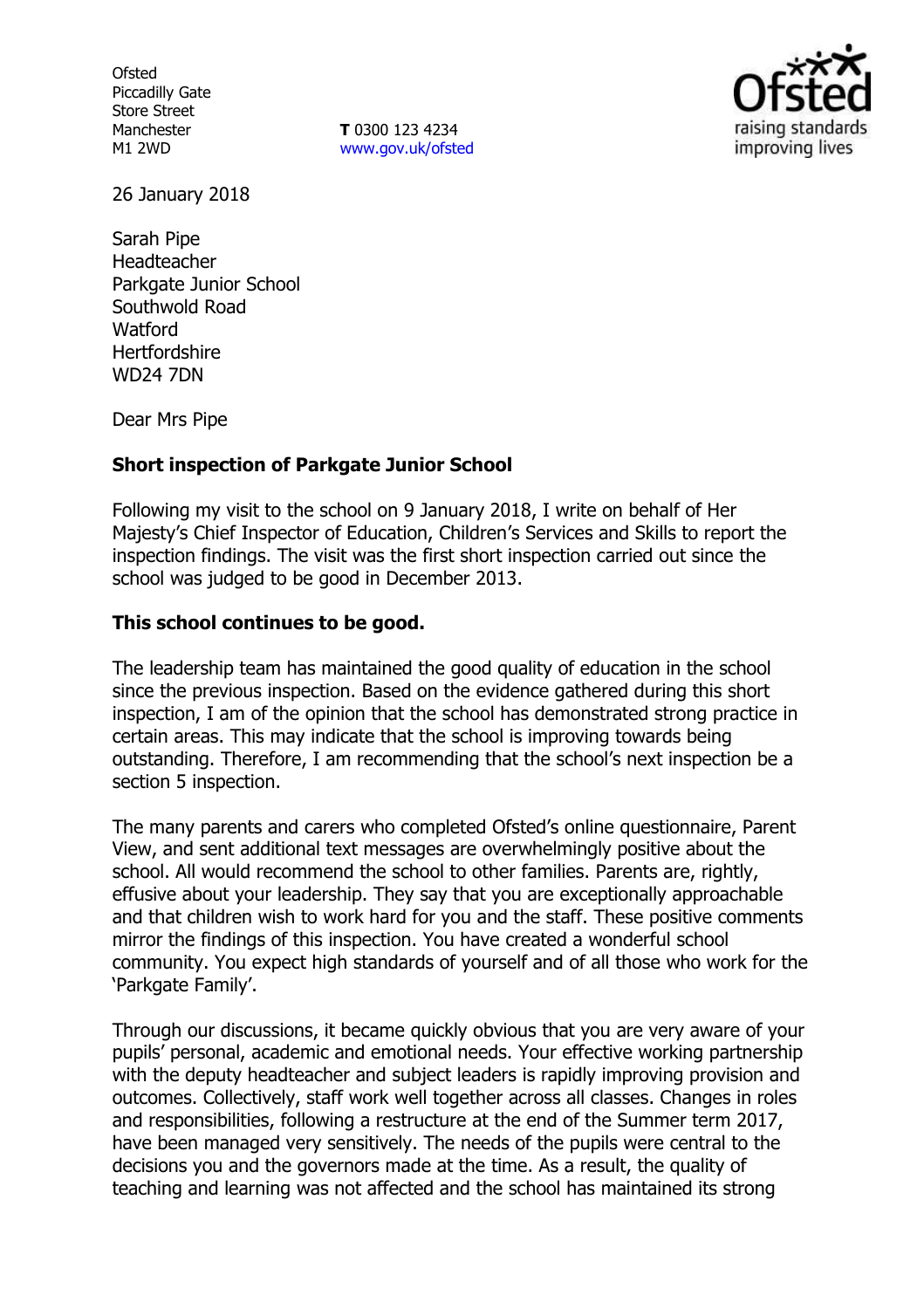

capacity to improve.

Classroom visits showed the school to be a very happy place, where pupils enjoy learning and make very good progress. This includes pupils from disadvantaged backgrounds and those who have special educational needs (SEN) and/or disabilities. With the support of staff, you work tirelessly to raise standards for all groups of pupils. The school's same-day intervention strategy ensures that staff promptly find solutions to mitigate barriers to learning. Several pupils told me that their teachers helped them a lot and that they enjoyed their work as a result. Pupils' attitudes to their learning are excellent.

At the time of the previous inspection, inspectors highlighted the many strengths of the school, including the good leadership and governance, the rich curriculum and the rapid progress in a range of subjects. They also identified the need for teachers to probe pupils' understanding more carefully and to improve outcomes in phonics and reading. You have addressed these matters very successfully. Teaching and support staff work effectively together to challenge all pupils. Strategies to accelerate pupils' progress in reading and phonics, including the excellent use of the school's library, are now highly effective.

Your process to evaluate the school's strengths and areas for further improvement is precise and accurate. This is one of the reasons why the school is on an improving trajectory. During our first meeting, you explained clearly the school's many strengths, as well as the priorities for development. You are also well aware that the quality of pupils' writing across the curriculum is not yet as good as other areas of the school's work. Standards in writing require some consolidation to meet your high expectations and to accelerate pupils' progress across subjects. A few parents wrote that work could be more demanding in mathematics. With the expert knowledge of the subject leader, you are checking this very carefully through, among other techniques, frequent pupils' progress meetings and the forensic analysis of performance information.

# **Safeguarding is effective.**

Pupils say that they feel safe at school. They are confident that staff would support them should they have any concerns. You have identified the specific safety risks that exist in the area, in particular the nearby railway crossing and the density of vehicle traffic around the school. The curriculum offers many opportunities for pupils to understand how to stay safe, including when online or using social media.

As the designated safeguarding lead, you ensure that all arrangements for safeguarding and for pupils' welfare are fit for purpose and kept under continuous review. Your frequent contacts with parents or other family members enable the immediate exchange of information related to individual pupils. You maintain effective links with external agencies. The work of the family support worker, who provides practical help to several families, is particularly beneficial to pupils' physical and emotional needs.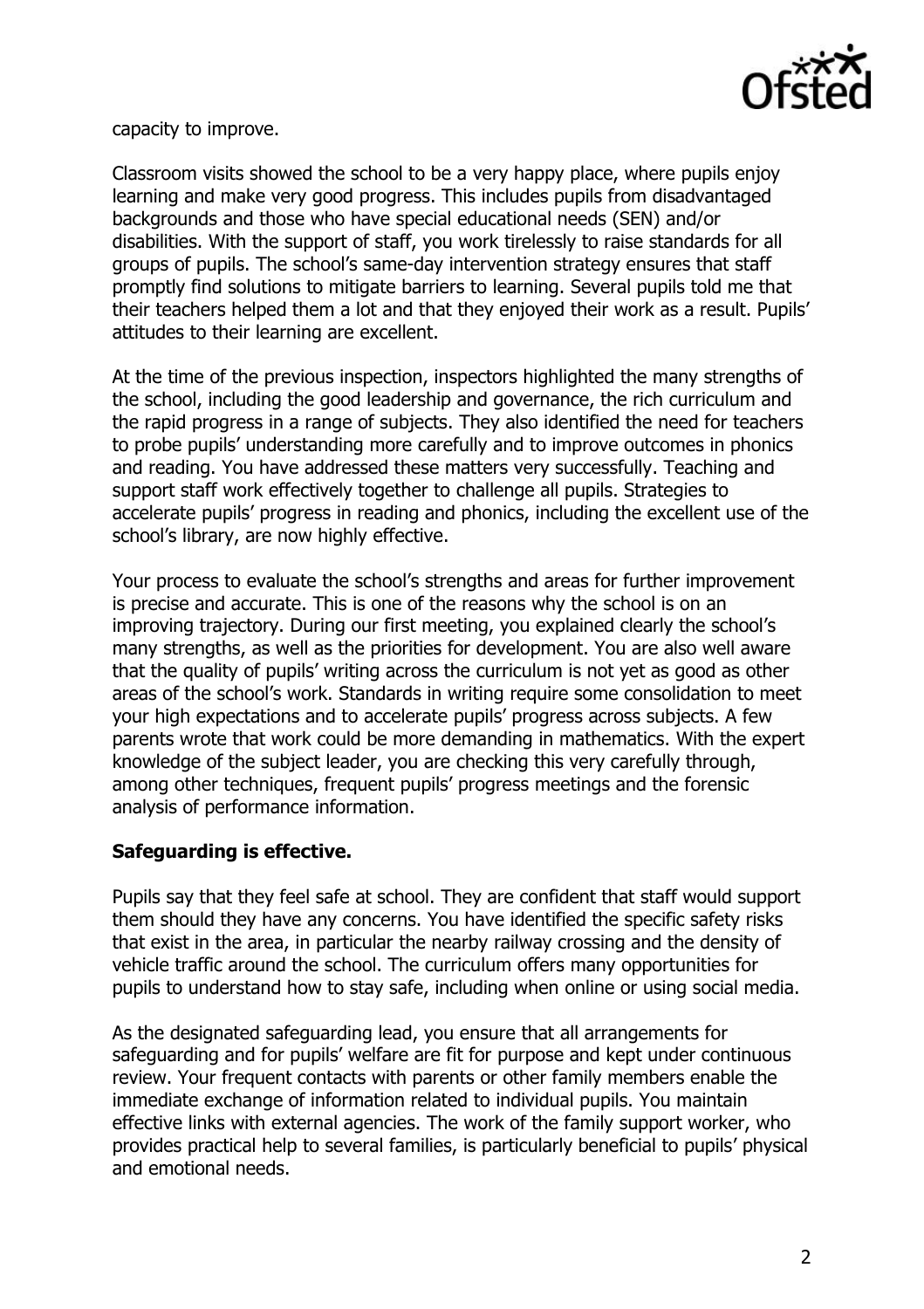

# **Inspection findings**

- At our first meeting, we agreed several key lines of enguiry to ascertain whether the school remained at least good. You succinctly presented the marked improvement that had been achieved in several areas. I was able to check this out during the day. Pupils behaved impeccably. Teachers' subject knowledge and the way they managed the learning to meets pupils' multiple needs were exemplary. Staff were asking challenging questions. There was a buzz of excitement for learning in the classrooms I visited. Almost all of the 62 pupils who completed the survey as part of this inspection said that they are encouraged to do their best and all would recommend the school to their friends. This range of first-hand evidence appears to indicate that the school has improved strongly since the previous inspection.
- As my first line of enquiry, I checked whether the progress of the most able pupils was rapid enough. This was because too few pupils achieved high standards in writing in the 2017 results. Work scrutiny shows that pupils who have high prior attainment are given many opportunities to develop their knowledge across subjects. However, the breadth and depth of writing require further work. The school is currently engaged in an initiative, the Language in Literacy Across the Curriculum (LiLAC) project, to improve writing. It is too early to report on the impact of this project.
- The second key line of enquiry was to check how well additional funding was used to improve the attendance and outcomes of pupils who are disadvantaged because, over time, they have not done as well as all pupils nationally. The school provides very well for these pupils. Each pupil meets weekly with a dedicated mentor. Progress is closely monitored and actions promptly taken to fill any gaps in pupils' learning. In class, I saw that support staff are well briefed by the class teacher and, consequently, they are well equipped to meet the needs of the pupils they work with.
- The school's strategy for use of additional pupil premium funding is precise. It shows the specific barriers that slow pupils' learning, including persistent absence, and identifies relevant targets for improvement. The school's current performance information indicates that pupils who are disadvantaged make at least good progress from their starting points. The difference in their achievement, compared with all pupils, is reducing. You are aware that, in Year 6, further work is required to accelerate the learning of a few pupils. The focus on the progress of most-able pupils who are also disadvantaged and the close monitoring of any groups of pupils, however small, exemplify the high expectations that you and the governors have of all those who attend Parkgate Junior School.
- We also agreed the need to check the effectiveness of leadership, paying specific attention to the quality of the transition from the infant to the junior school. This is a strength of the school. You have established very close working relationships with leaders and staff at the infant school. Transition is seamless. Assessment information is analysed very carefully to ensure that pupils' starting points on entry into Year 3 are known and built upon quickly. Pupils told me that they feel well prepared to start Year 3 and that they are not at all worried because they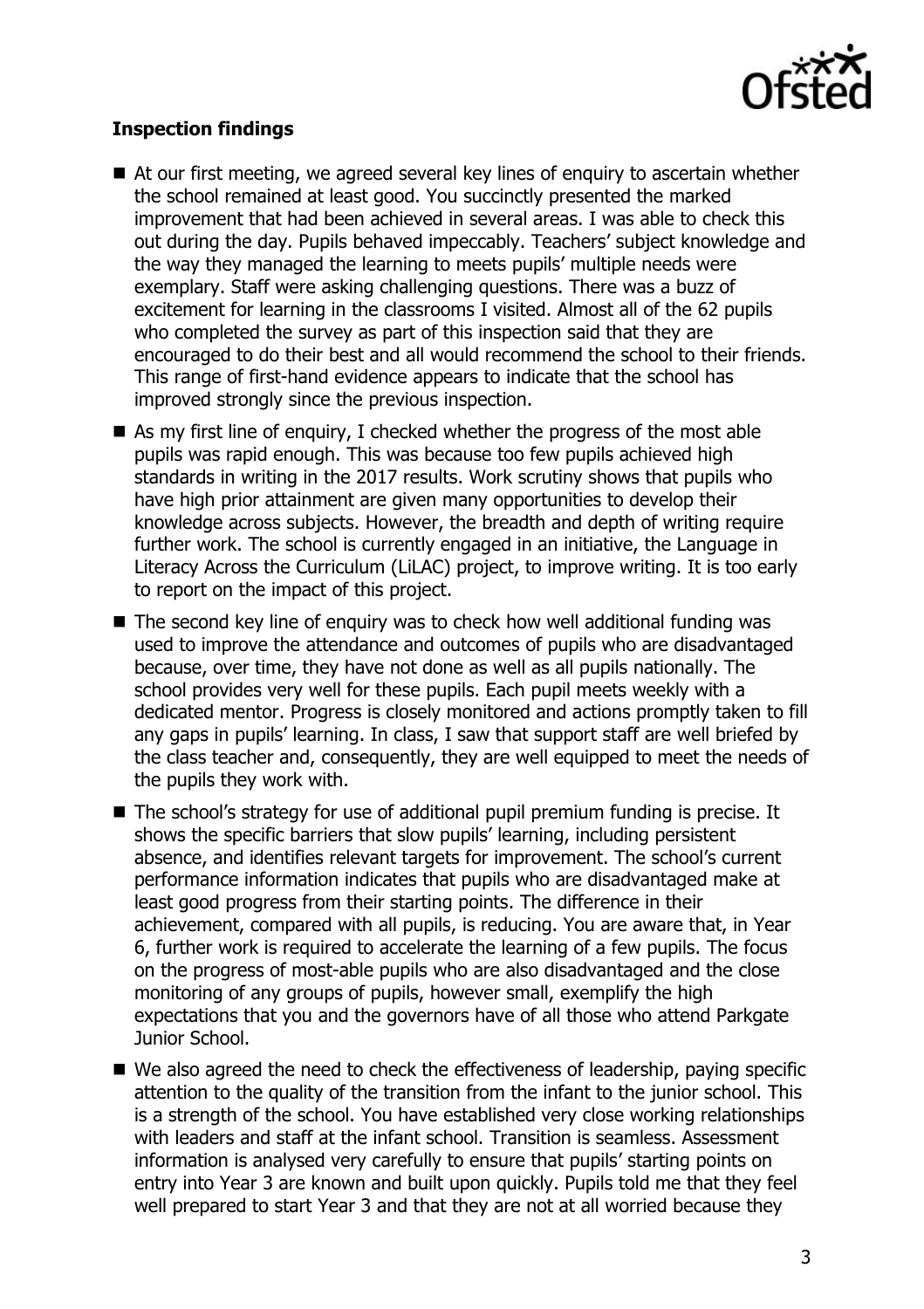

know Parkgate Junior is a nice school before they even start.

- **Parents praise your leadership, and that of the deputy headteacher and subject** leaders. Staff say that they enjoy their work and are proud to work at the school. This is a significant achievement considering the challenging and unpopular decisions you and the governors had to take during the 2017 restructure. Governors have the necessary level of expertise to hold you and other leaders to account and they do this very well. You are far from complacent and always seek to do better. For example, you joined the 'coasting schools' project, although the school was not in that category, to benefit from the expertise and challenge of local advisers.
- Finally, I looked at the quality of the school's curriculum. The curriculum prepares pupils extremely well for the demands of secondary schools. It offers fun experiences and many opportunities for practical learning. These develop pupils' social, moral, spiritual and cultural understanding. As far as possible, the curriculum is based on pupils' own choices and interests. The learning environment reflects this rich curriculum. Work on display shows how pupils are encouraged to have a say through, for example, hanging comments on the inspiration tree, being creative in art and taking part in exciting science investigations. The central location of the well-stocked library shows its importance in developing pupils' love of reading.

## **Next steps for the school**

Leaders and those responsible for governance should ensure that:

 $\blacksquare$  outcomes in writing are consolidated across all subjects, so that more pupils reach the high standards of which they are capable.

I am copying this letter to the chair of the governing body, the regional schools commissioner and the director of children's services for Hertfordshire. This letter will be published on the Ofsted website.

Yours sincerely

Marianick Ellender-Gelé **Her Majesty's Inspector**

## **Information about the inspection**

During the inspection, I spoke with you, the deputy headteacher and some subject leaders. I met five members of the governing body, including the chair. I spoke to the school's improvement partner. You and the deputy headteacher joined me on visits to classrooms, where we looked at pupils' work. I spoke with pupils and staff throughout the day. I observed pupils in lessons and at breaktime. I considered 62 responses to the Ofsted's online questionnaire for pupils and 50 responses to the online questionnaire for parents, Parent View. I also took account of 28 text